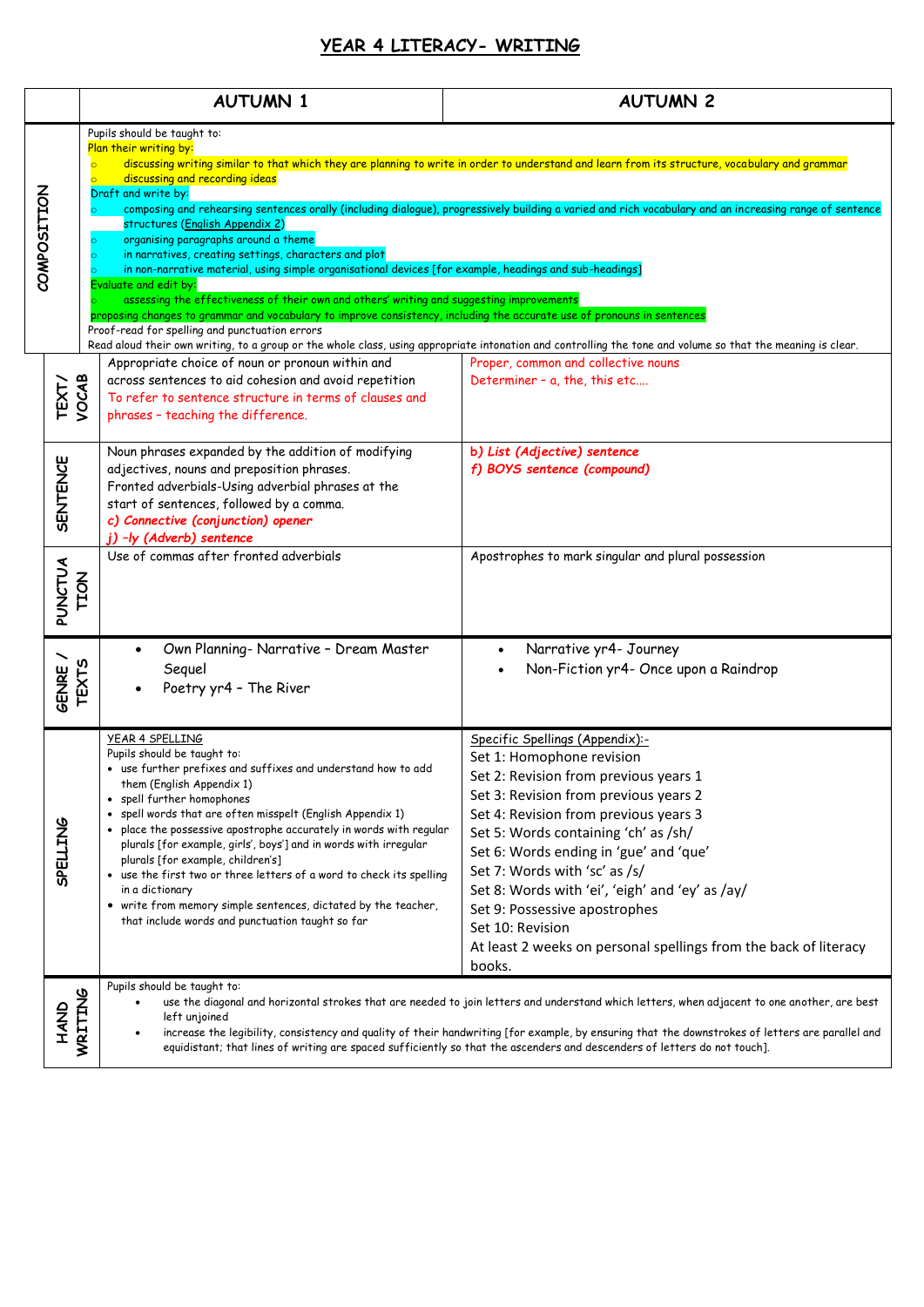## **YEAR 4 LITERACY- WRITING**

|                                                                                                                                                                                                                                                                                                                                                                                                                                                                                                                                                                                                                                                                                                                                                                                                                                                                                                                                                                                                                                                                                                                                                                                              | SPRING 1                                                                                                                                                                                                                                                                                                                                                                                                                                                                                                                                                                                                                             | SPRING 2                                                                                                                                                             |
|----------------------------------------------------------------------------------------------------------------------------------------------------------------------------------------------------------------------------------------------------------------------------------------------------------------------------------------------------------------------------------------------------------------------------------------------------------------------------------------------------------------------------------------------------------------------------------------------------------------------------------------------------------------------------------------------------------------------------------------------------------------------------------------------------------------------------------------------------------------------------------------------------------------------------------------------------------------------------------------------------------------------------------------------------------------------------------------------------------------------------------------------------------------------------------------------|--------------------------------------------------------------------------------------------------------------------------------------------------------------------------------------------------------------------------------------------------------------------------------------------------------------------------------------------------------------------------------------------------------------------------------------------------------------------------------------------------------------------------------------------------------------------------------------------------------------------------------------|----------------------------------------------------------------------------------------------------------------------------------------------------------------------|
| Pupils should be taught to:<br>Plan their writing by:<br>discussing writing similar to that which they are planning to write in order to understand and learn from its structure, vocabulary and grammar<br>$\overline{\circ}$<br>discussing and recording ideas<br>COMPOSITION<br>Draft and write by:<br>composing and rehearsing sentences orally (including dialogue), progressively building a varied and rich vocabulary and an increasing range of<br>sentence structures (English Appendix 2)<br>organising paragraphs around a theme<br>$\circ$<br>in narratives, creating settings, characters and plot<br>in non-narrative material, using simple organisational devices [for example, headings and sub-headings]<br>Evaluate and edit by:<br>assessing the effectiveness of their own and others' writing and suggesting improvements<br>proposing changes to grammar and vocabulary to improve consistency, including the accurate use of pronouns in sentences<br>Proof-read for spelling and punctuation errors<br>Read aloud their own writing, to a group or the whole class, using appropriate intonation and controlling the tone and volume so that the meaning is clear. |                                                                                                                                                                                                                                                                                                                                                                                                                                                                                                                                                                                                                                      |                                                                                                                                                                      |
| VOCAB<br><b>TEXT/</b>                                                                                                                                                                                                                                                                                                                                                                                                                                                                                                                                                                                                                                                                                                                                                                                                                                                                                                                                                                                                                                                                                                                                                                        | Teach formal and informal tone.<br>Use of paragraphs to organise ideas around an<br>appropriate theme<br>Use subordinate and main clause.                                                                                                                                                                                                                                                                                                                                                                                                                                                                                            | Use of paragraphs to organise ideas around an appropriate theme.                                                                                                     |
| <b>SENTENC</b><br>$\mathbf{u}$                                                                                                                                                                                                                                                                                                                                                                                                                                                                                                                                                                                                                                                                                                                                                                                                                                                                                                                                                                                                                                                                                                                                                               | h) Question sentence<br>g) Connective sentence                                                                                                                                                                                                                                                                                                                                                                                                                                                                                                                                                                                       | Fronted adverbials<br>Using adverbial phrases at the start of sentences, followed by a<br>comma.<br>Later that day, John fell asleep on his bed.<br>r) Speech opener |
| <b>PUNCTUA</b><br><b>TION</b>                                                                                                                                                                                                                                                                                                                                                                                                                                                                                                                                                                                                                                                                                                                                                                                                                                                                                                                                                                                                                                                                                                                                                                | Teach how to use commas correctly within more complex<br>sentences marking the subordinate from the main clause.<br>Apostrophes to mark singular and plural possession                                                                                                                                                                                                                                                                                                                                                                                                                                                               | Use of commas after fronted adverbials<br>Use of inverted commas and other punctuation to indicate direct<br>speech.                                                 |
| GENRE /<br><b>TEXTS</b>                                                                                                                                                                                                                                                                                                                                                                                                                                                                                                                                                                                                                                                                                                                                                                                                                                                                                                                                                                                                                                                                                                                                                                      | Narrative yr4 - Charlie and the Chocolate<br>٠<br>Factory<br>Non-Fiction yr4- Inviting an Author into<br>School                                                                                                                                                                                                                                                                                                                                                                                                                                                                                                                      | Narrative - yr4 - The Great Chocoplot<br>$\bullet$<br>Non-Fiction yr4 - Should we feed animals at<br>National Parks?                                                 |
| <b>SPELLING</b>                                                                                                                                                                                                                                                                                                                                                                                                                                                                                                                                                                                                                                                                                                                                                                                                                                                                                                                                                                                                                                                                                                                                                                              | YEAR 4 SPELLING<br>Pupils should be taught to:<br>• use further prefixes and suffixes and understand how to add them<br>(English Appendix 1)<br>spell further homophones<br>spell words that are often misspelt (English Appendix 1)<br>• place the possessive apostrophe accurately in words with regular<br>plurals [for example, girls', boys'] and in words with irregular plurals<br>[for example, children's]<br>• use the first two or three letters of a word to check its spelling in<br>a dictionary<br>• write from memory simple sentences, dictated by the teacher, that<br>include words and punctuation taught so far | Specific Spellings (Appendix):-                                                                                                                                      |
| WRITING<br><b>AND</b>                                                                                                                                                                                                                                                                                                                                                                                                                                                                                                                                                                                                                                                                                                                                                                                                                                                                                                                                                                                                                                                                                                                                                                        | Pupils should be taught to:<br>use the diagonal and horizontal strokes that are needed to join letters and understand which letters, when adjacent to one another, are best<br>left unjoined<br>increase the legibility, consistency and quality of their handwriting [for example, by ensuring that the downstrokes of letters are parallel and<br>equidistant; that lines of writing are spaced sufficiently so that the ascenders and descenders of letters do not touch].                                                                                                                                                        |                                                                                                                                                                      |